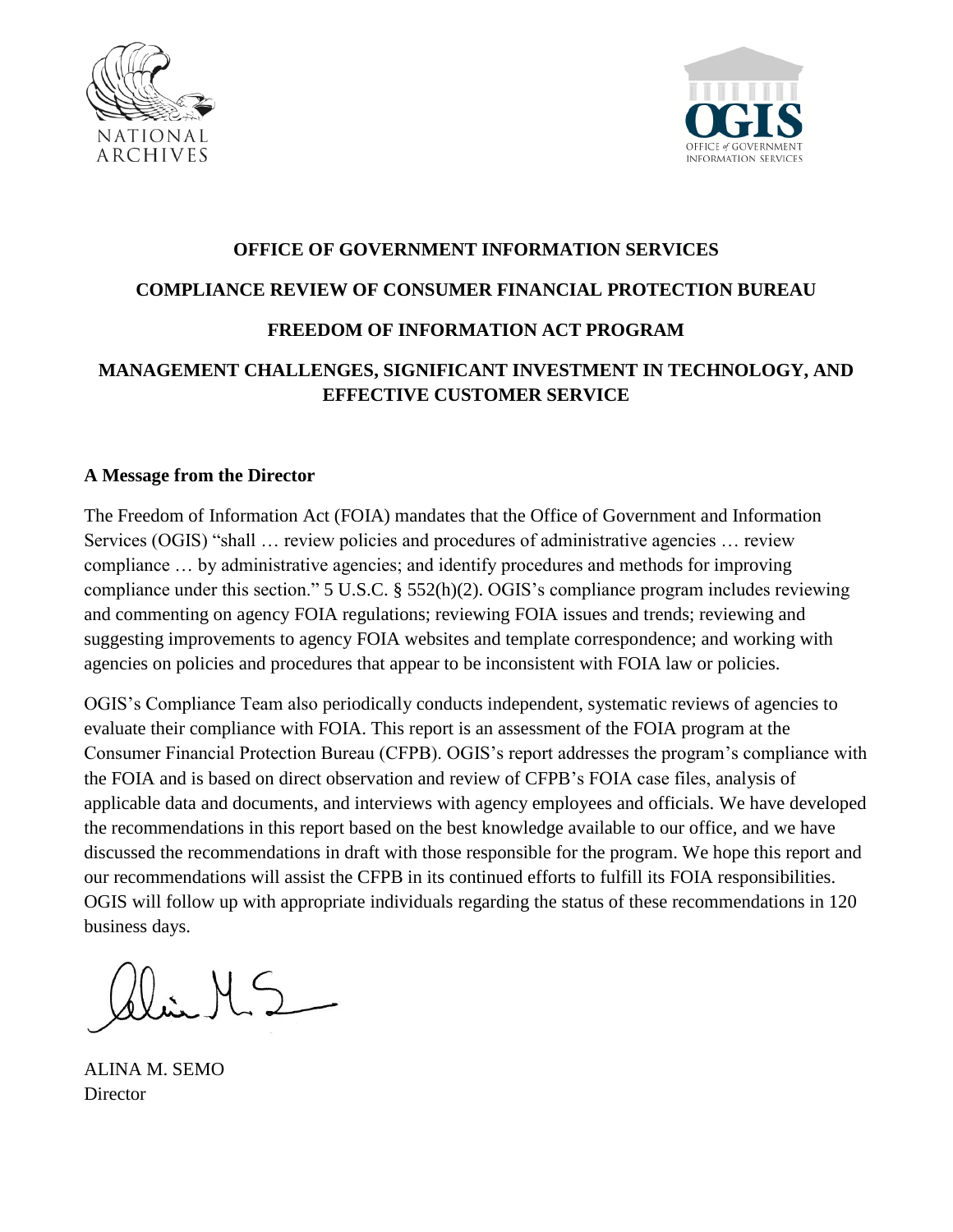# **Executive Summary**

# *What OGIS Found*

The Consumer Financial Protection Bureau (CFPB) Freedom of Information Act (FOIA) program receives a relatively small number of FOIA requests each year and is able to manage its backlog. Most of CFPB's FOIA requests are categorized as simple, and the agency responds to these requests in an average of about 10 working days, half the time allowed under the law.

Despite an increase in the number of requests received each fiscal year (FY), the size of CFPB's FOIA staff has been constant since FY 2016, and is not expected to grow within the next five years. Between FY 2013 and FY 2016, the average number of requests processed by each FOIA staff member more than doubled.

During our review, the FOIA office had one vacancy; CFPB was not able to fill the vacancy immediately due to a government-wide hiring freeze that was issued just after the employee's departure. CFPB plans to fill the vacancy in FY 2018. A short-term detail from another division of the agency was helping the office keep up with its workload by handling administrative tasks and responding to public inquiries about requests.

CFPB has invested in technology that greatly enhances the efficiency of its FOIA program. The agency has purchased a FOIA processing and tracking system that includes reporting tools, gives the FOIA staff access to powerful technology that improves the program's ability to locate responsive records, and allows for informed discussion with requesters about the scope of their requests. In addition to investing in these tools, the agency provides the FOIA program with sufficient technical support.

OGIS's three primary findings are:

- CFPB faces management challenges to maintain its current responsiveness to FOIA requests during the next five years;
- CFPB's investments in technologies improve the FOIA process; and
- CFPB communicates well with requesters.

# *What OGIS Recommends*

We recommend that the CFPB FOIA program continue to engage agency leaders to explore strategies to ensure continued compliance with FOIA's statutory time limits. We also recommend that CFPB follow U.S. Department of Justice (DOJ) guidance regarding metadata of released records, and that the FOIA unit set up a formal feedback loop to reduce the number of appeals remanded for further processing.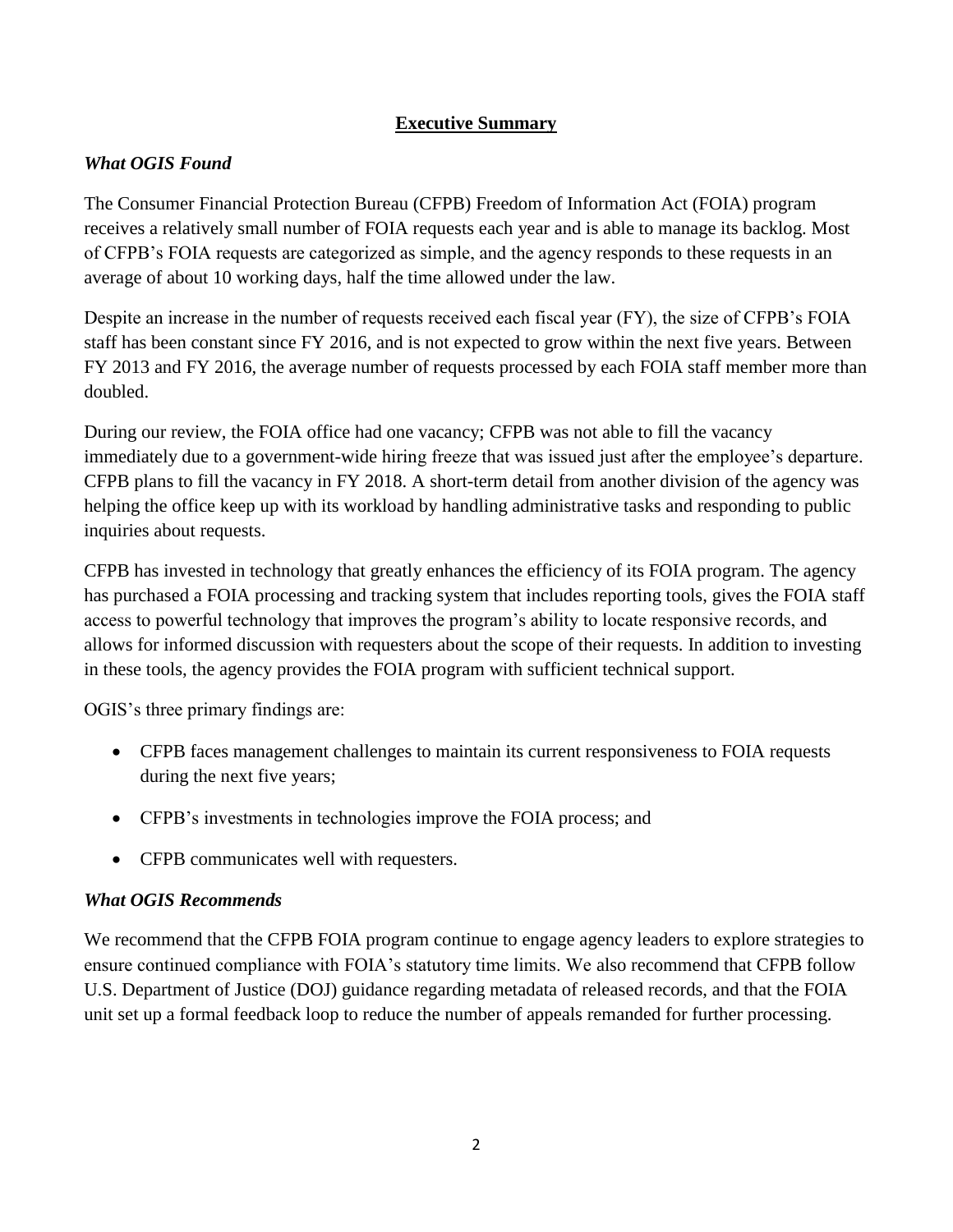# **Introduction**

The Freedom of Information Act (FOIA) directs the Office of Government Information Services (OGIS) to review agency FOIA policies, procedures and compliance, and identify procedures and methods for improving compliance. *See* 5 U.S.C. § 552(h)(2). OGIS compliance assessments are independent and systematic evaluations of an agency's compliance with FOIA. The assessments 1) provide factual and analytical information; 2) review compliance with the law, regulation, and policy; and 3) share best practices. The assessments also include recommendations for improvement.

We conduct compliance assessments of individual agency FOIA programs by visiting agencies and reviewing a range of material including regulations, internal guidance for processing requests, agency initial request and appeal files, annual reports collected by DOJ, and federal court litigation. Our mandate is to determine compliance with FOIA.<sup>1</sup>

OGIS's agency assessment program process involves five steps: 1) use last fiscal year's FOIA data as a starting point; 2) inventory FOIA program activity; 3) flag areas of potential noncompliance or risk; 4) consider outside factors that may contribute to noncompliance; and 5) report findings.

# **What We Reviewed**

This report is the result of direct review of initial request and appeal case files; a review of CFPB regulations, the agency's FOIA web page, and other written material such as CFPB's standard operating procedures, policies, and organizational chart, and FOIA Reports to the Attorney General of the United States; interviews with FOIA officials and staff; and a review of agency FOIA litigation from 2011 to the present.

CFPB provided us with data about FOIA request and appeal files closed in FY 2016. OGIS reviewed a random sample of 192 FOIA requests, which allowed us to generalize to the population of the 427 FOIA requests the program processed in FY 2016.<sup>2</sup>

# **Background**

CFPB was created by the Dodd–Frank Wall Street Reform and Consumer Protection Act,<sup>3</sup> which was signed into law on July 21, 2010. The mission of CFPB is to help consumer finance markets work by "making rules more effective, by consistently and fairly enforcing those rules, and by empowering consumers to take more control over their economic lives."<sup>4</sup>

 $\overline{\phantom{a}}$ <sup>1</sup> 5 U.S.C. §§ 552(h)(2)(A) and 552(h)(2)(B).

<sup>2</sup> *See* Scope and Methodology on page 20 of this report for details.

<sup>3</sup> Pub. L. 111-203, 124 Stat. 1376-2223 (21 July 2010).

<sup>&</sup>lt;sup>4</sup> "About Us Overview," accessed April 24, 2017, [https://www.consumerfinance.gov/about-us/.](https://www.consumerfinance.gov/about-us/)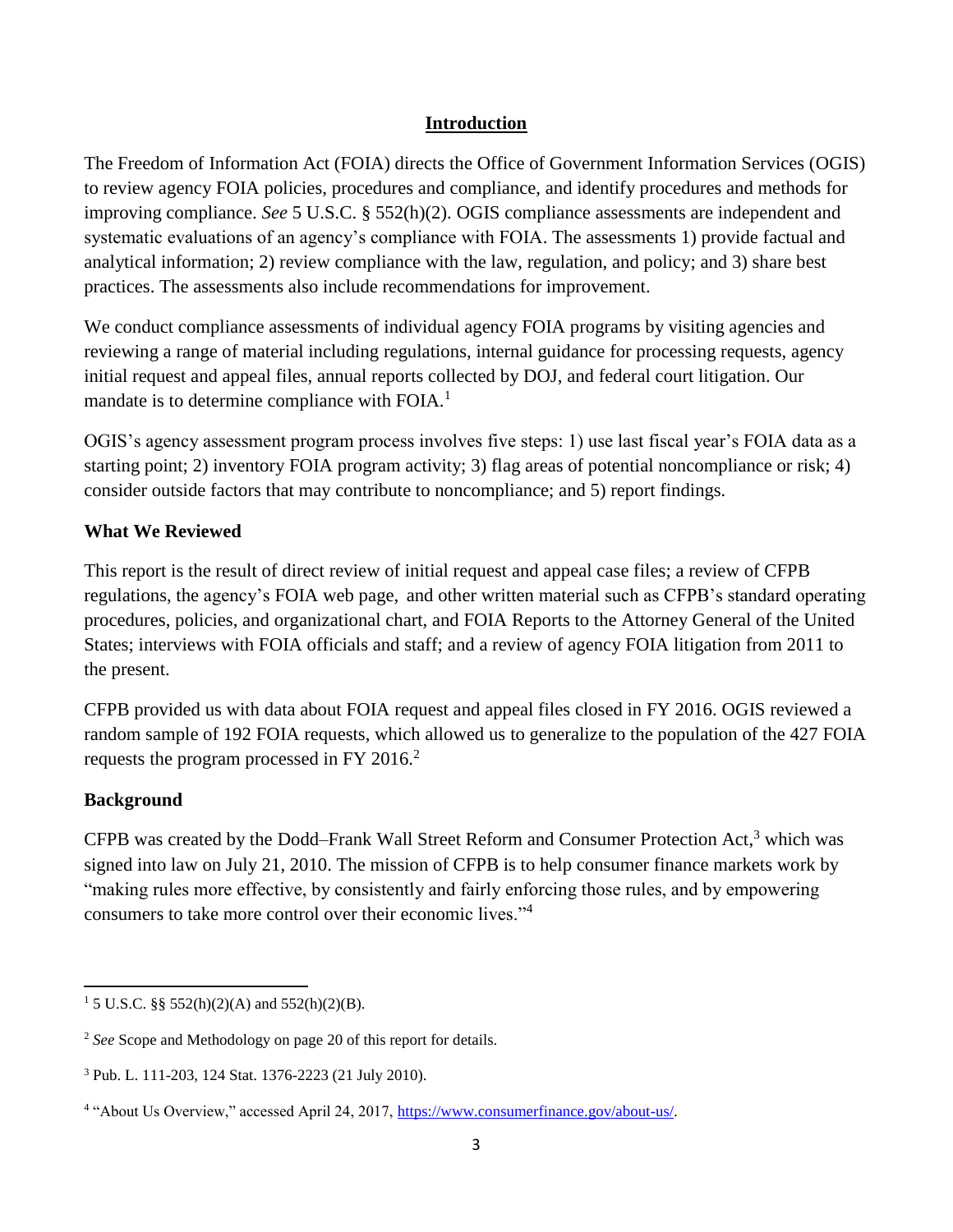CFPB formally began operating on July 21, 2011. The U.S. Department of the Treasury's Annual FOIA Report includes performance information about CFPB's FOIA program for FY 2011 and FY 2012. In FY 2013, the CFPB began submitting and publishing its own annual FOIA Report to the Attorney General. The FOIA Office is in the Office of Administrative Operations, which is a part of the Operations Division, one of six CFPB divisions.

#### *Number of Requests, Staffing, and Timeliness*



Figure 1, Number of Requests Received<sup>5</sup>

CFPB receives a relatively small number of the FOIA requests when compared to the total number of FOIA requests received by the Federal government: in FY 2016, the 442 requests received by CFPB accounted for less than one-tenth of 1 percent of the 788,769 requests received by the entire Federal government. The number of requests received by the CFPB has increased each year since the agency opened its doors. Over the last four fiscal years (FY 2012 through FY 2016), the number of requests received by CFPB each year grew by an average of 25 percent. The number of requests received by the Federal government as a whole during the same period grew an average 5 percent.<sup>6</sup>

 $\overline{a}$ <sup>5</sup> Report on Department of the Treasury (DOT) Requests FY 2011-FY 2012; Report on Consumer Financial Protection Bureau (CFPB) Requests FY 2013-FY 2016, last accessed April 24, 2017, [www.foia.gov.](http://www.foia.gov/)

<sup>6</sup> Report on DOT Requests; Report on CFPB Requests; and Summary of Annual FOIA Reports for Fiscal Year 2016, last accessed April 24, 2017, [https://www.justice.gov/oip/reports/fy\\_2016\\_annual\\_report\\_summary.pdf/download.](https://www.justice.gov/oip/reports/fy_2016_annual_report_summary.pdf/download)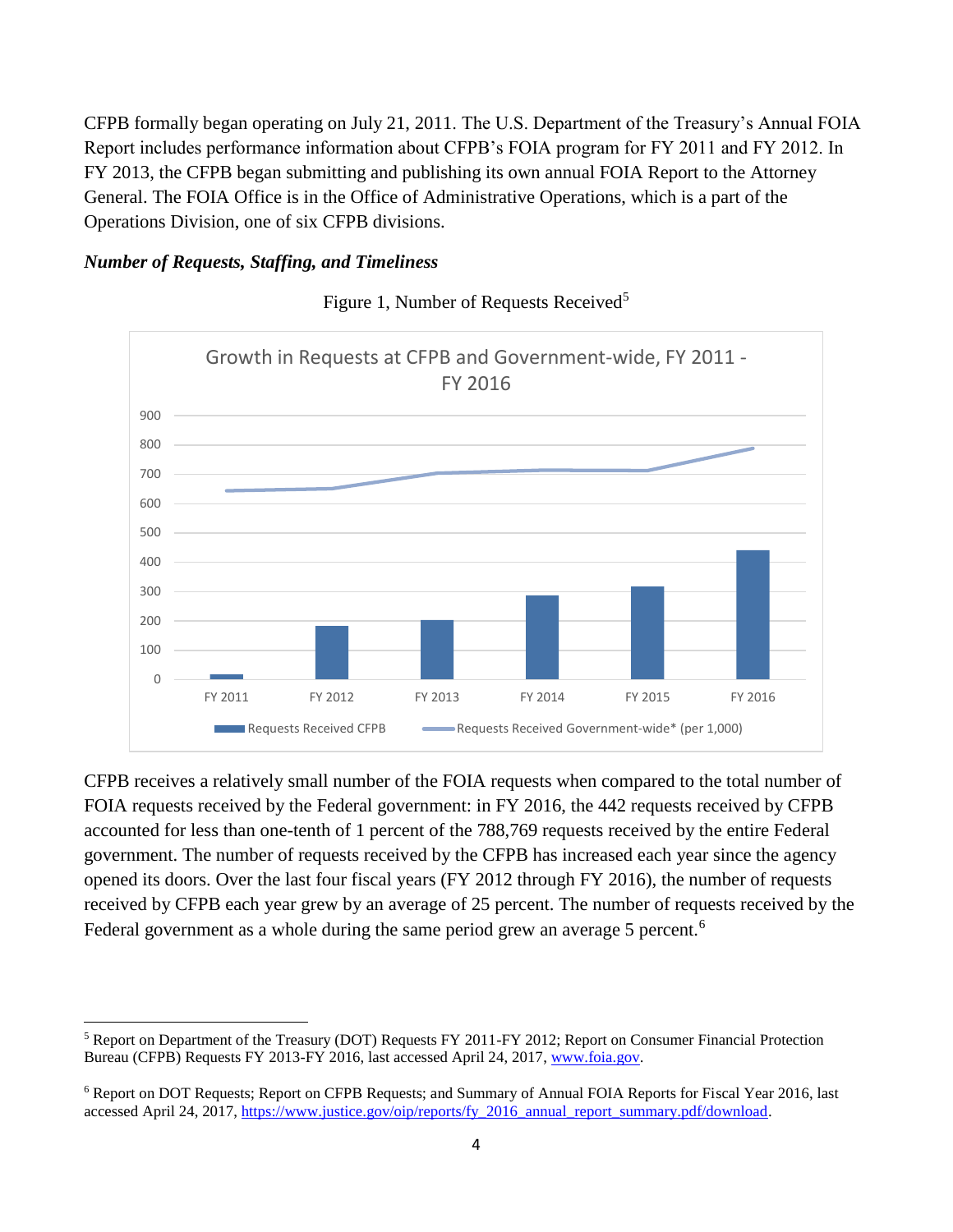

Figure 2, Simple & Complex Requests<sup>7</sup>

CFPB reported that for the last three fiscal years, it has treated the majority of its requests as simple requests. A Supervisory Government Information Specialist (GIS) assigns incoming requests to either the simple or complex queue; in general, requests that involve three or more programs and/or involve a potentially voluminous amount of responsive records are categorized by the Supervisory GIS as complex. In FY 2012 and FY 2013, CFPB reported that complex requests accounted for about 35 percent of the agency's caseload. Between FY 2014 and FY 2016, CFPB reported that complex requests accounted for an average of approximately 5 percent per year. In interviews with OGIS, CFPB FOIA processors stated that they perceive the complexity of the CFPB's requests to be increasing, and that they expect CFPB requests to continue to become more complex as requesters learn more about the agency and its records.

 $\overline{\phantom{a}}$ 

<sup>7</sup> Report on DOT Requests; Report on CFPB Requests.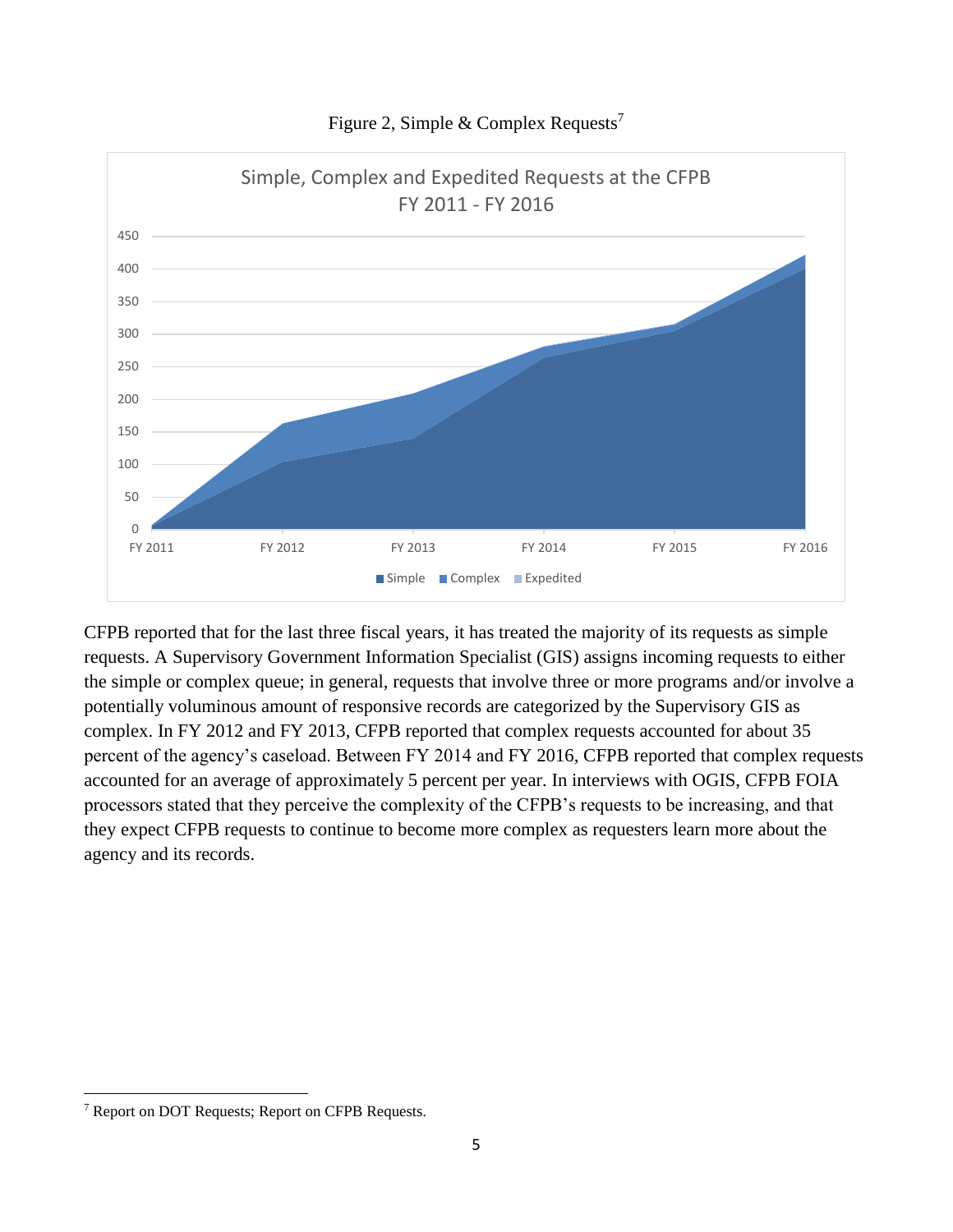

Figure 3, Requests Received & Processed<sup>8</sup>

Available data indicates that CFPB kept up with the volume of requests it received each year, and the agency does not have a substantial backlog. In FY 2014 and FY 2015, CFPB reported that it had no backlog. Between FY 2011 and FY 2016, CFPB reported its average backlog as two requests.





 $\overline{\phantom{a}}$ Report on DOT Requests; Report on CFPB Requests.

Report on DOT Requests; Report on CFPB Requests.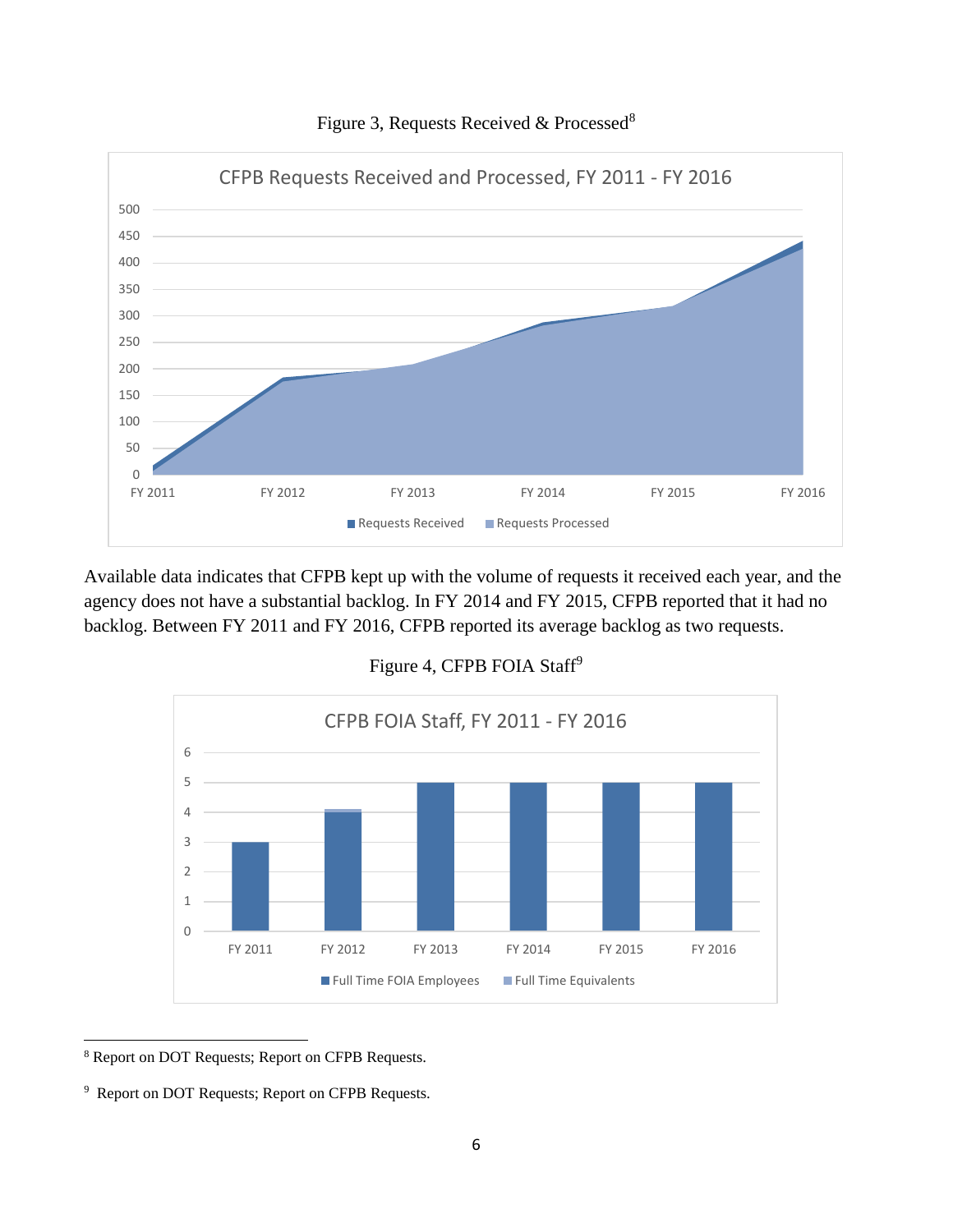CFPB reported a full-time FOIA staff of five during the last four fiscal years. In FY 2013, each CFPB FOIA employee processed an average of 42 requests. The average number of requests processed per member of The CFPB FOIA staff's processing volume has increased each year since: the average increase in the number of requests processed per staff during the last three fiscal years is 27 percent. According to CFPB's Supervisory GIS, the FOIA staff is unlikely to grow for at least the next five years.





The FOIA program's organizational chart includes a Supervisory GIS who oversees the FOIA program and works with CFPB leadership; a Senior FOIA Analyst, who oversees day-to-day operations; and three GISs who handle intake and processing. The Senior FOIA Analyst left CFPB shortly before our on-site review of the CFPB FOIA program. The agency expects to fill the position in FY 2018. The Supervisory GIS was handling some of the Senior FOIA Analyst's duties, such as review of correspondence, including final responses, while a detailee from CFPB's Office of Consumer Response was helping with day-to-day operations.

# *Requester Categories and Fees*

 $\overline{\phantom{a}}$ 

The Supervisory GIS estimates that CFPB charges fees for about 20 percent of the agency's FOIA requesters. Between FY 2012 through FY 2016, the Federal government reported taking in an average of 1 percent of what it reported spending on processing FOIA requests. During the same period, CFPB reported collecting an average of a little more than 3 percent of the costs it reported for processing FOIA requests. The CFPB's higher percentage of fees collected is explained in large part by the relatively high percentage of commercial requesters who make requests to the agency: while FOIA allows the

<sup>&</sup>lt;sup>10</sup> CFPB employees are on a different pay and grade scale than the General Schedule used by most Federal agencies.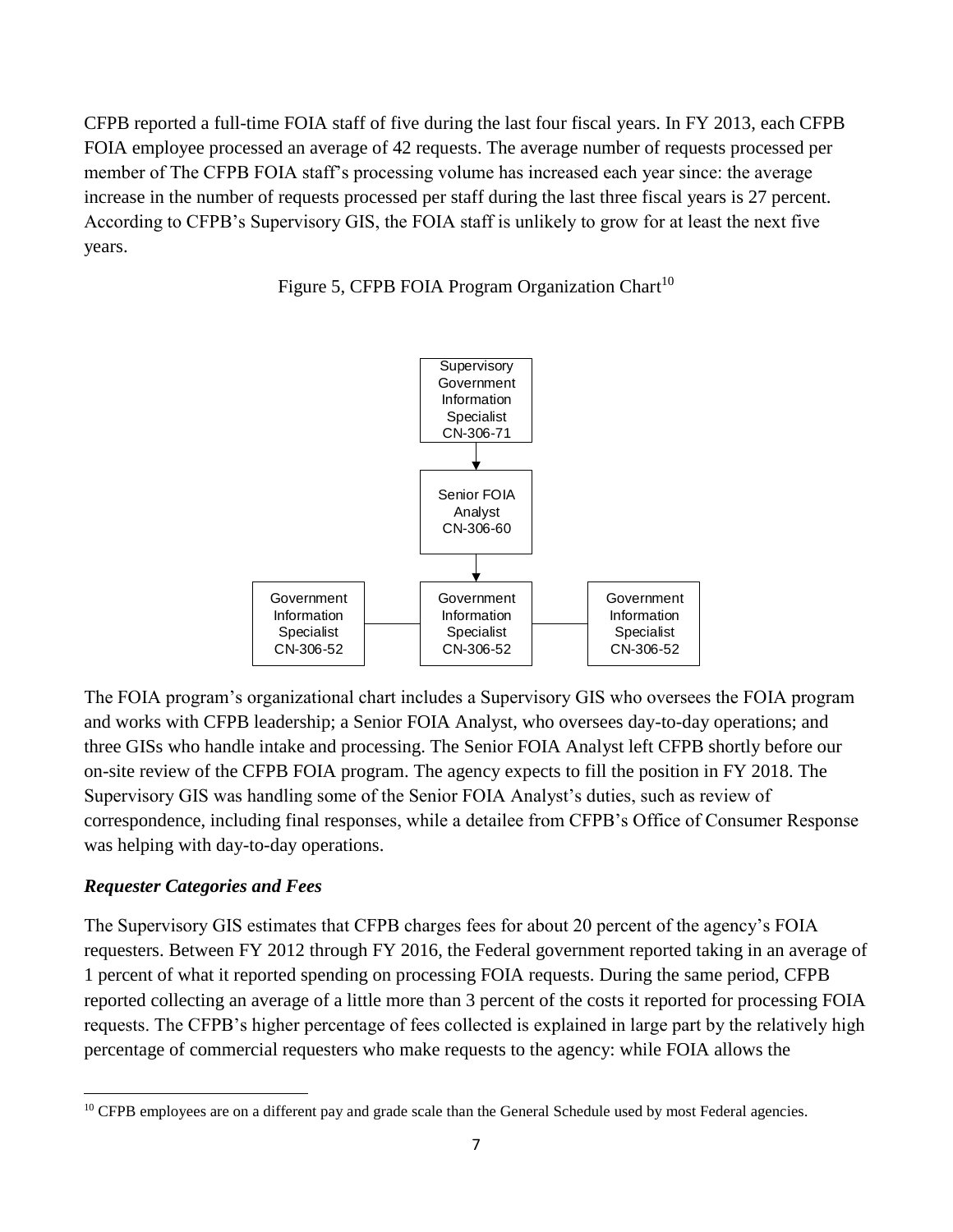government to recoup only some of the costs of fulfilling a FOIA request from non-commercial requesters, commercial requesters are required to pay all search, review and duplication fees. *See* 5 U.S.C.  $\S$  552(a)(4)(A)(ii).



Figure 6, Commercial & Non-Commercial Requesters in FY 2016 OGIS Sample<sup>11</sup>

During interviews with OGIS staff, CFPB's FOIA processors noted that the agency receives a large proportion of its requests from commercial requesters. The agency's Annual FOIA reports do not include data on the fee category of requesters. However, commercial requesters made up about 32 percent of the requests in our sample of the requests processed by CFPB in FY 2016.

#### *Program Costs*

 $\overline{\phantom{a}}$ 

During the first six fiscal years of CFPB's operation, the agency reported an average annual FOIA program cost of approximately \$550,000. As we will discuss later, at least some of the costs for technology used by the FOIA program are paid by the Office of Technology and Innovation (T&I), which is also a part of the Operations Division. Between FY 2015 and FY 2016, the CFPB's processing costs decreased by about 1 percent when training was cut from the budget, This reduction in spending was a part of an agency-wide budget reduction, according to the Supervisory GIS.

<sup>&</sup>lt;sup>11</sup> Randomly selected statistically significant sample of requests processed by CFPB in FY 2016. (*See* Scope and Methodology, *infra*, p. 20 for details).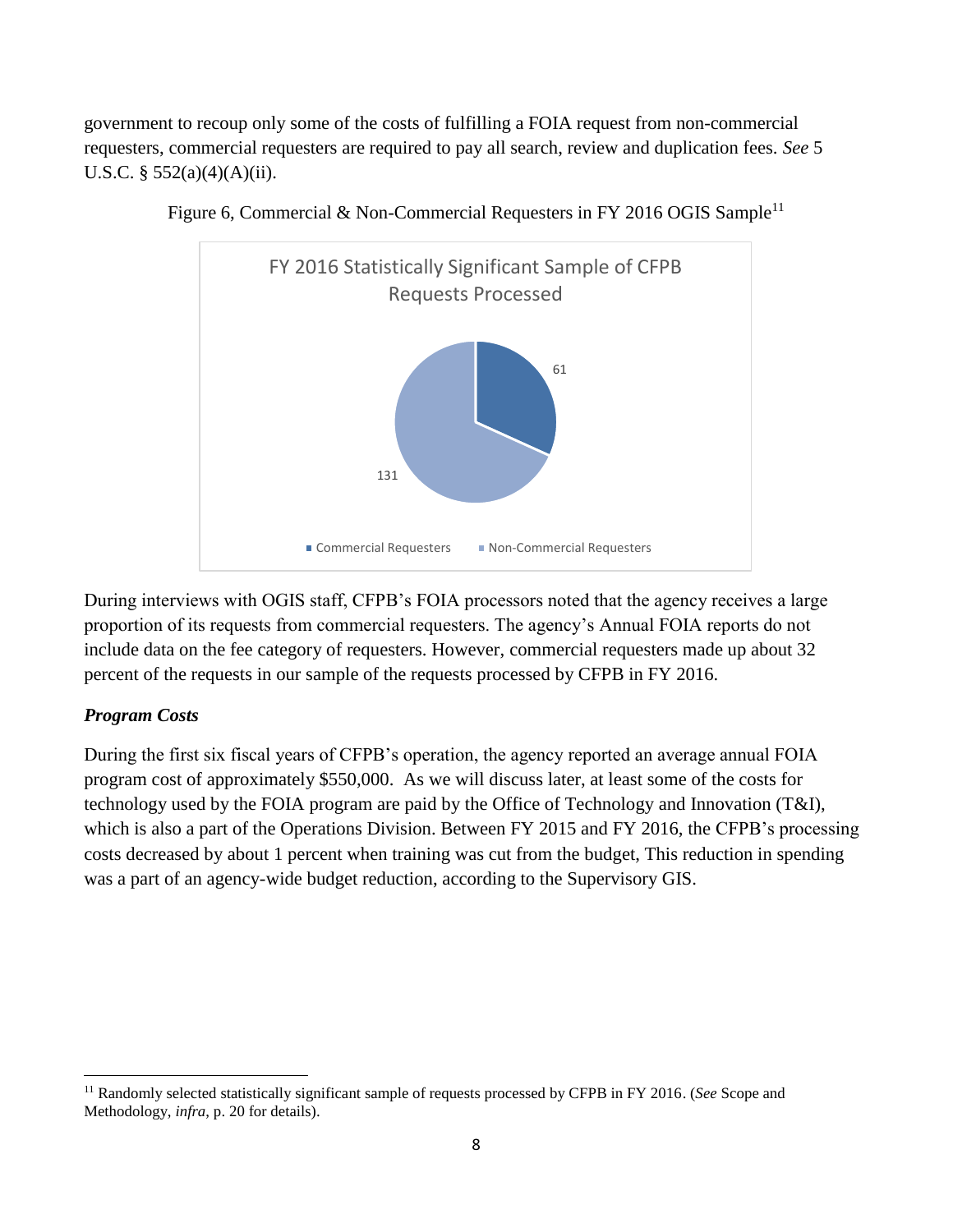

# Figure 7, CFPB FOIA Costs<sup>12</sup>

The FOIA program's litigation-related costs account for a relatively small portion of the program's total costs: between FY 2011 and FY 2016, CFPB reported spending \$35,000 on litigation-related costs. Litigation-related spending reported in Annual FOIA Reports represents staff time spent on litigationrelated issues; this figure does not include attorneys' fees and costs awarded to plaintiffs' counsel, or the cost of any settlements that the agency may have reached with a litigant.

Between FY 2011 when the CFPB FOIA program began operating and the beginning of our review in 2017, eight FOIA lawsuits had been filed against the agency. At the time of our review, five of the cases were closed and three litigations were pending.<sup>13</sup>

l <sup>12</sup> Report on DOT Requests; Report on CFPB Requests.

<sup>13</sup> *Cause of Action Institute v. Consumer Fin. Prot. Bureau*, Civ. No. 16-cv-02434 (D.D.C. May 25, 2017) (case settled and dismissed by stipulation); *Daily Caller News Foundation v. Consumer Fin. Prot. Bureau*, Civ. No. 15-cv-01125 (D.D.C. Oct. 25, 2016) (case settled and dismissed by stipulation); *Benjenk v. Consumer Fin. Prot. Bureau*, Civ. No. 15-cv-01115 (D.D.C. Mar. 14, 2016) (case settled and dismissed by stipulation); *Washington Newspaper Pub. Co. v. Consumer Fin. Prot. Bureau*, Civ. No. 14-cv-00444, (D.D.C. Oct. 3, 2014) (case settled and dismissed by stipulation); *Judicial Watch, Inc. v. Consumer Fin. Prot. Bureau*, 60 F. Supp. 3d 1 (D.D.C. Mar. 27, 2014) (defendant's motion for summary judgment granted); *Frank LLP v. Consumer Fin. Prot. Bureau*, Civ. No. 16-cv-00670, (D.D.C.) (pending); *Frank LLP v. Consumer Fin. Prot. Bureau*, No. 16-cv-02105, (D.D.C.) (pending); *Gordon v. Consumer Fin. Prot. Bureau* et. al., Civ. No. 16-cv-06069, (C.D. Cal.) (stayed).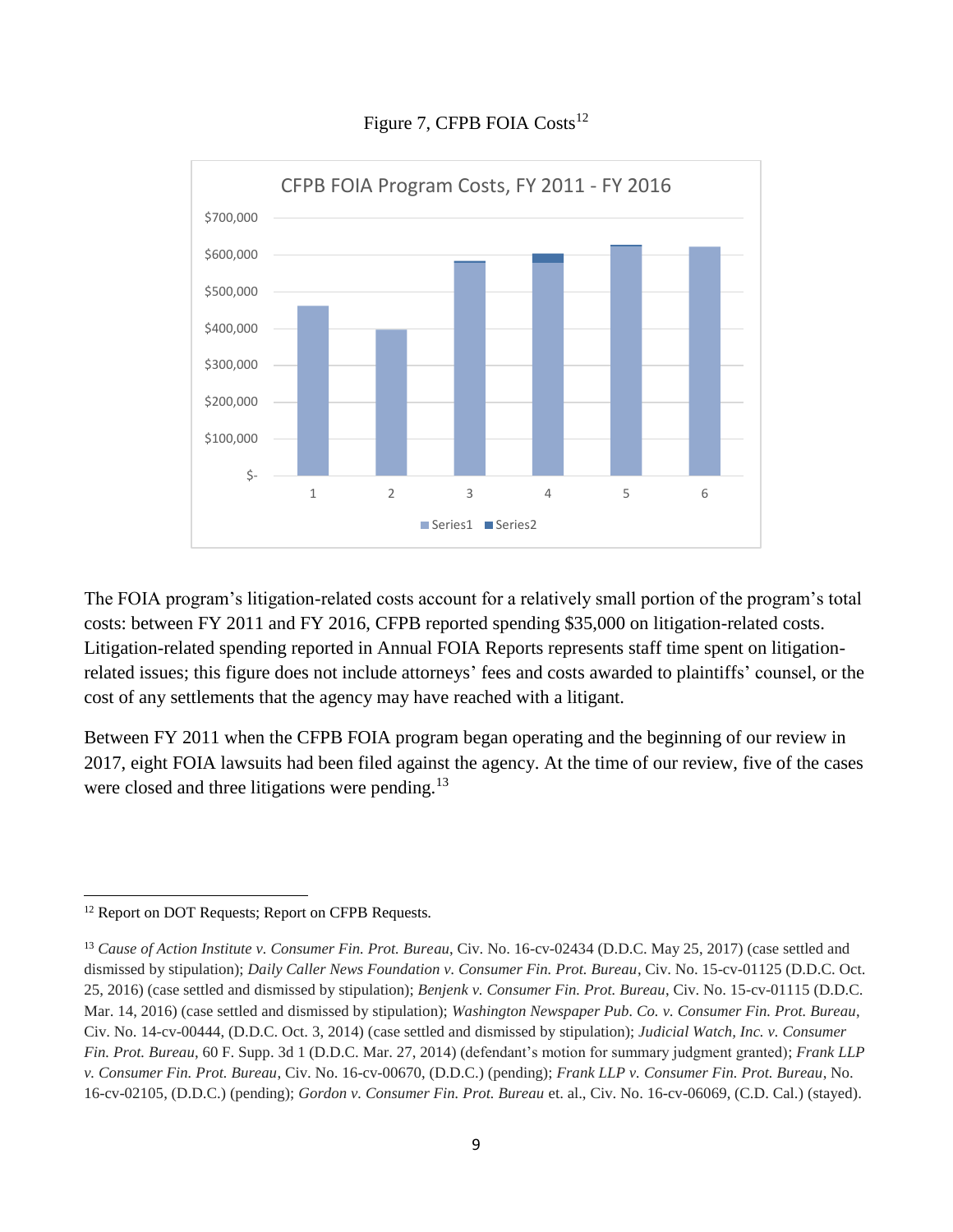#### **CFPB FOIA Process**



#### Figure 8, CFPB FOIA Process

# *Initial Processing*

The CFPB FOIA Program is centralized and accepts requests via email, U.S. mail, or fax. In the absence of a Senior FOIA Analyst, the Supervisory GIS reviews all incoming FOIA requests. Generally, the FOIA analysts take turns logging requests into the CFPB's FOIA tracking and processing system and acknowledging the requests. The Supervisory GIS assigns requests to each FOIA analyst. The Supervisory GIS reported that FOIA analysts are assigned a mix of simple and complex cases and each typically has between eight and 15 cases open at any given time.

Cases are sometimes assigned to a particular analyst who has previous experience with similar requests or has a good working relationship with the program that might have responsive records.

The FOIA analyst is responsible for searching for potentially responsive records, redacting responsive records, and writing the final response letter. The FOIA analyst is expected to contact the requester for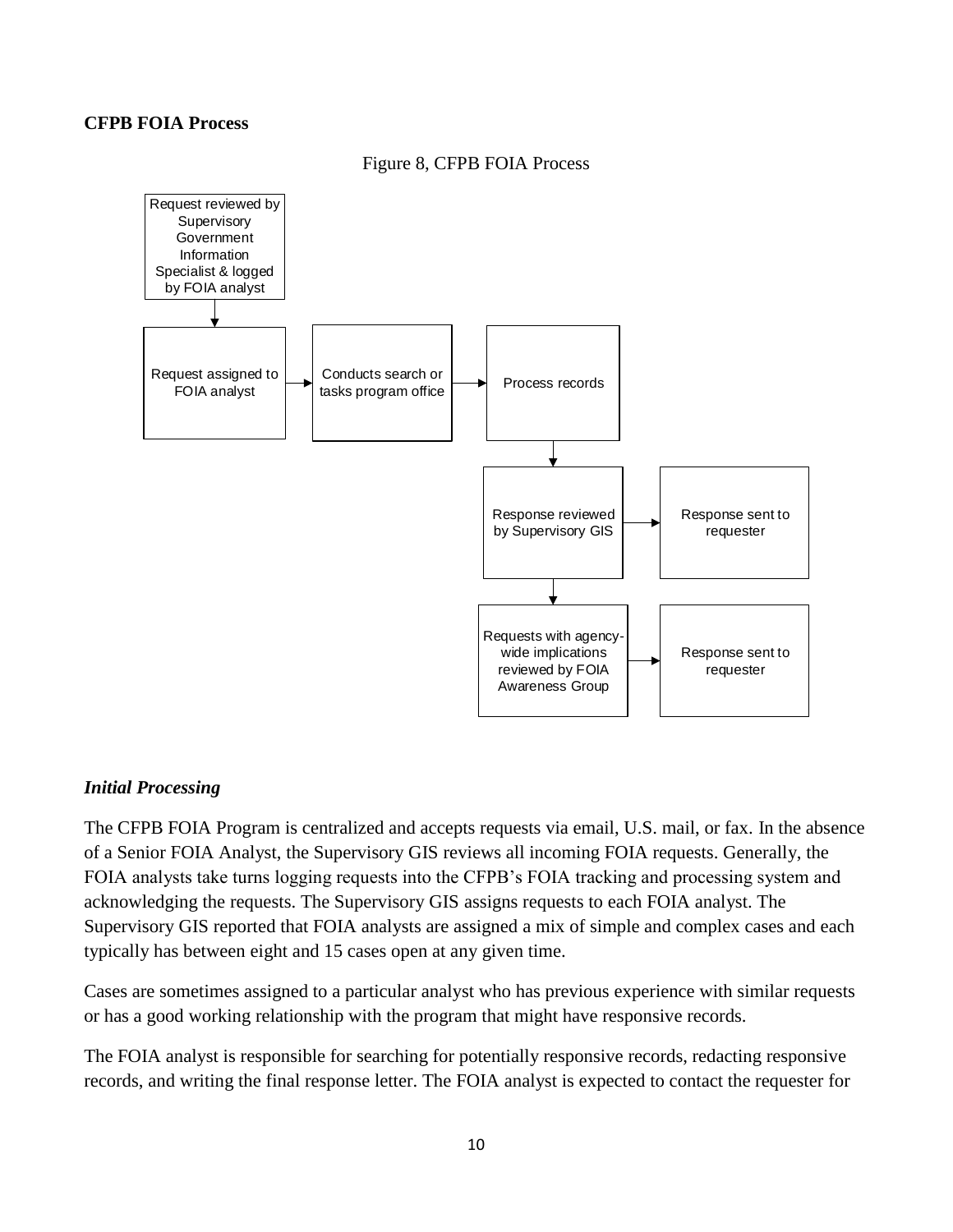any clarification about the request, and/or to discuss possibly narrowing the scope. The FOIA staff also has access to an attorney-advisor from the Legal Division who answers questions or addresses concerns.

# *Search*

If a request involves email records, T&I locates the records from the account holders that need to be searched, and the FOIA analyst searches for responsive records using one of the two electronic discovery, or e-discovery, tools available to the FOIA office. CFPB's FOIA analysts also use the ediscovery tools when the program office grants the FOIA office access to its shared drive where the potentially responsive records are kept.

Staff in individual program offices are responsible for conducting some searches. The Supervisory GIS reported that program office employees are usually asked to conduct searches if the request is for a particular document, which an employee in the program could readily identify and return to the FOIA office. CFPB's FOIA analysts also noted that having the program staff conduct a search, or discussing the search with program staff, can help because the program staff has better subject-matter knowledge of where potentially responsive records may be kept and which keywords that staff should use to retrieve potentially responsive documents.

Employees in program offices are asked to search for records and provide a response to the FOIA office within three days. If the program staff does not respond within three days, the FOIA analyst is expected to follow up or to escalate the issue. According to the Supervisory GIS, staff in the program offices generally respond within the allotted time period. However, several members of the CFPB FOIA staff noted that some program office staff are slower to respond.

The Supervisory GIS sends leadership a weekly report that highlights any requests that have been pending for more than 20 days and provides an explanation for why the response is delayed, including whether staff of a program office has not returned records.

# *Review before Response*

The Senior FOIA Analyst is responsible for reviewing all correspondence and final responses to initial requests before review and signature by the Supervisory GIS; during our assessment and with the Senior FOIA Analyst position vacant, this responsibility was being handled solely by the Supervisory GIS.

A few cases each week are reviewed before release by the "FOIA Awareness Group," which consists of about 20 high-level officials from programs across the agency. The Supervisory GIS selects cases for review by the FOIA Awareness Group because they have agency-wide implications, are related to enforcement actions, consist of topics covered in the news or on-going litigation, or are requests from or about members of Congress.

The FOIA Awareness Group meets weekly; if there are no cases to review, the meeting is canceled. The Friday before the meeting, the Supervisory GIS provides the group with copies of the requests and proposed redacted documents for review. The Supervisory GIS acknowledged that this review delays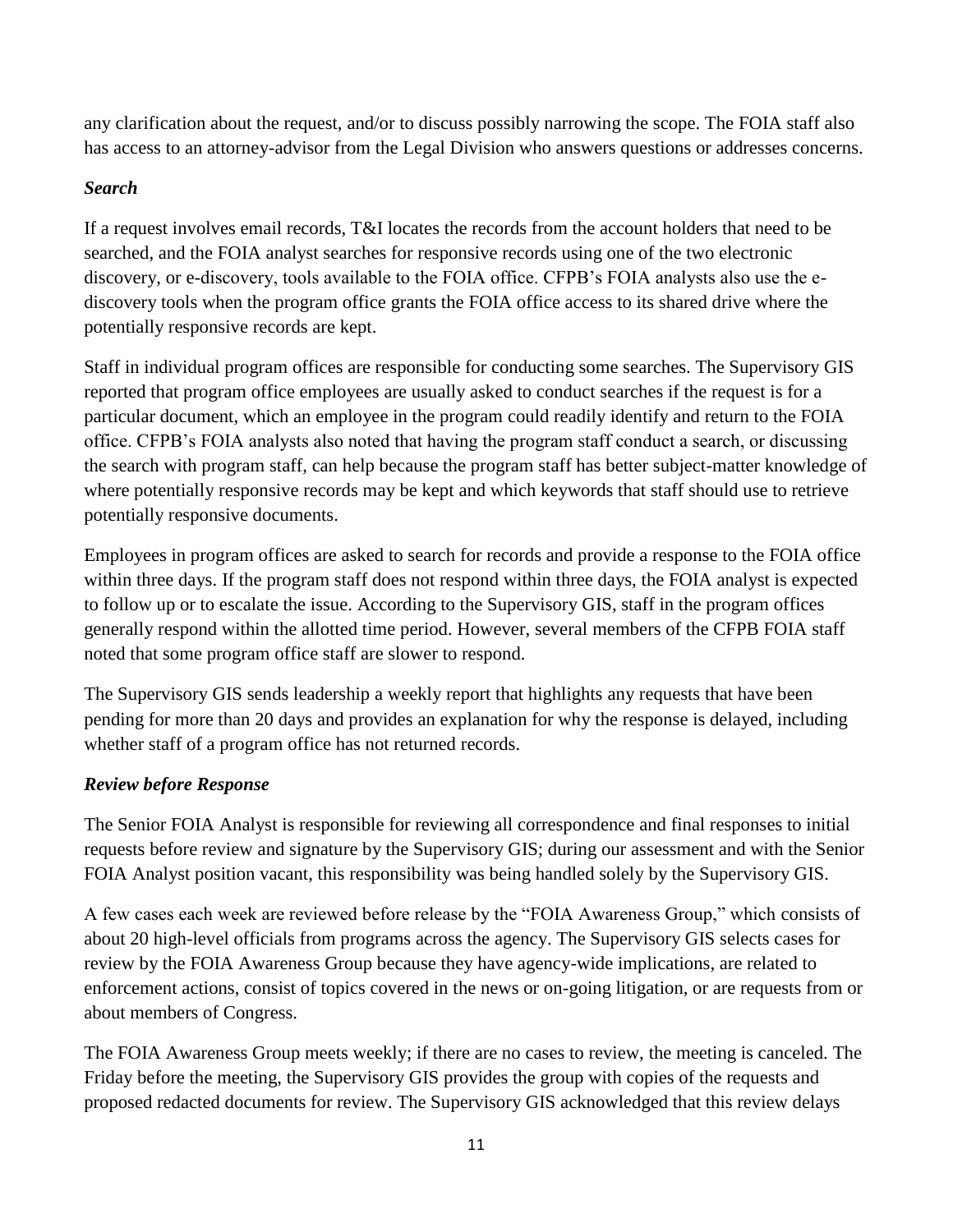some responses, but reported that the agency still manages to send most responses within the 20 working days allowed under the law.

# *FOIA Appeals*

FOIA appeals are sent to the FOIA office, and are logged into CFPB's FOIA tracking and processing system, allowing the attorney assigned to review the appeal read-only access to the request's administrative file, to the attorney assigned to review the appeal. A senior attorney in the Legal Division reviews all incoming appeals and assigns them to an attorney. If a case is remanded, the FOIA analyst who initially handled the request is responsible for further processing.

# **Finding 1: Management**

*CFPB responds to most FOIA requests within FOIA's 20-working-day statutory response period, and leadership has a high level of interest and engagement with the FOIA program. CFPB may not be able to continue to meet the statutory response deadline in future years if the FOIA staff does not grow and the number and complexity of requests continues to increase as expected. We recommend that the CFPB FOIA program continue to engage the agency's leaders and develop further buy-in from leadership and program staff to ensure the FOIA program maintains its capability to respond in a timely fashion.*

# **Management Controls**

The Supervisory GIS reported that the program's three FOIA analysts have an informal goal of closing three cases each week. If the FOIA analysts meet this informal goal, the CFPB FOIA office would close a similar amount of FOIA requests as the office received in FY 2016. Each FOIA analyst reports weekly to the Supervisory GIS on the previous week's accomplishments, goals for the following week, and the status of any overdue requests assigned to the analyst.

The Supervisory GIS also prepares a weekly report for CFPB leadership. This report lists any new initial requests and appeals opened that week, requests and appeals closed that week, all pending requests, and requests that are beyond the statutory 20-working-day deadline for a response. The report includes a "FOIA by the Numbers" section that gives readers a snapshot of the number of requests the FOIA program has received and closed, the number of requests in the backlog, the oldest pending request, and the average response time. The report also includes graphs showing the number of search requests the FOIA program has sent to each of CFPB's six divisions, and each division's average response time.

# **Release Sensitivity/ Program Support**

Several members of the CFPB FOIA staff noted that there is a high level of interest in the FOIA program agency-wide, and that agency employees can be sensitive regarding the release of certain records. With regard to the FOIA Awareness Group, some CFPB FOIA analysts said that some program office staff express a high degree of ownership over their office's records, making it more difficult for the FOIA office to obtain the potentially responsive records for processing. One CFPB FOIA analyst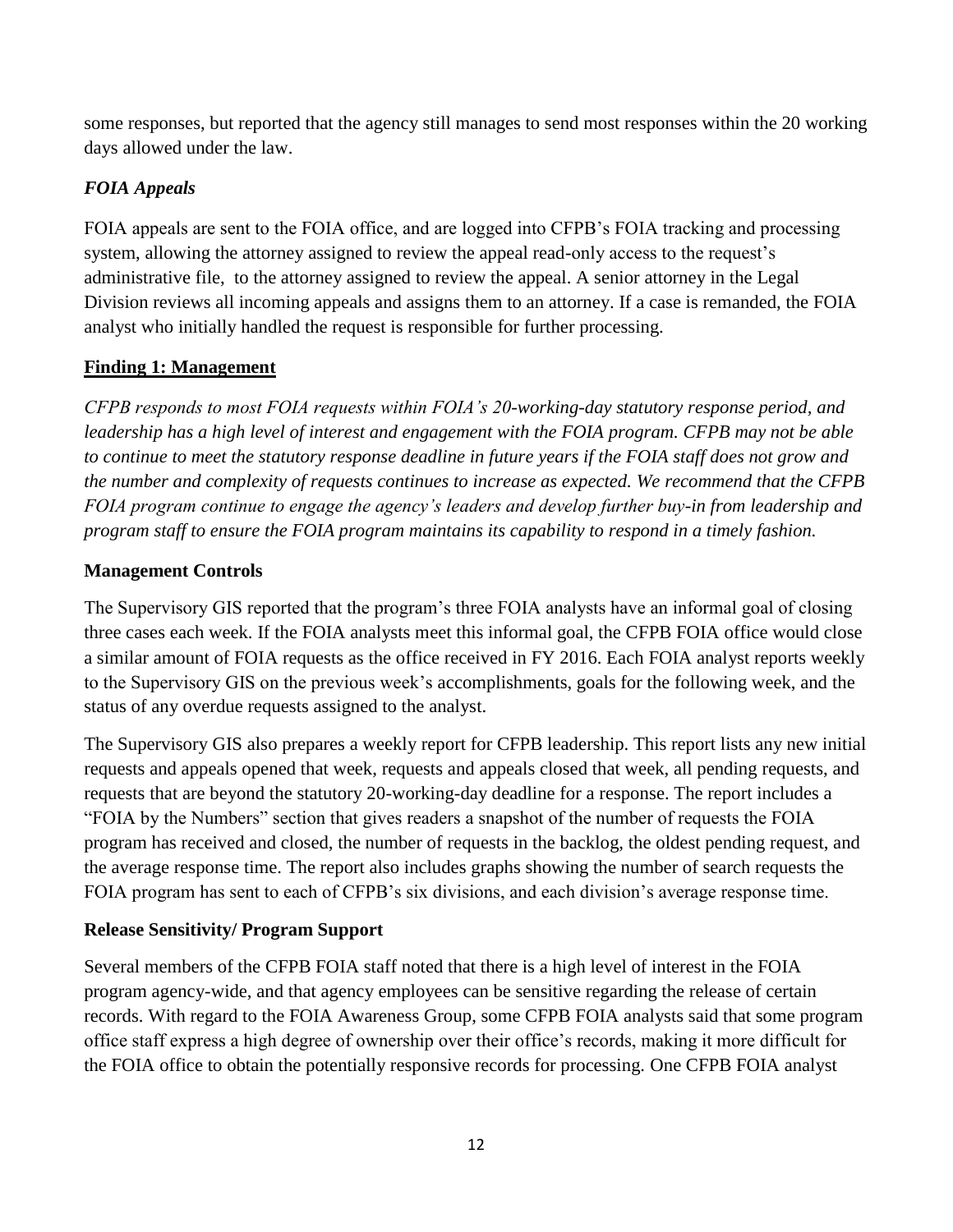noted that a FOIA training for program staff helped overcome reluctance by program staff to turn over records.

The Supervisory GIS also said that the CFPB Director has taken steps to support the FOIA program, including sending an agency-wide memo highlighting the importance of compliance with FOIA and government transparency.

# **Staffing**

As we discussed previously, the Supervisory GIS reported that the CFPB FOIA staff is unlikely to grow during the next five years. In FY 2018 CFPB plans to fill the Senior FOIA Analyst position vacated by an employee who departed the agency shortly before the government-wide hiring freeze.

During our review, the Supervisory GIS noted that the detailee from CFPB's Office of Consumer Response has helped the FOIA staff by taking over many of the administrative duties, such as maintaining the email inbox. The detailee was also acting as the CFPB's FOIA Public Liaison by answering requesters' phone calls.<sup>14</sup>

The Supervisory GIS estimated that the CFPB FOIA office generally receives five or six calls each week. According to the detailee, the calls are usually from FOIA requesters who do not understand the process; there are very few requests for assistance from media or commercial requesters.

The Supervisory GIS explained that although the FOIA staff is not expected to grow during the next five years, CFPB leadership is aware that requests might surpass the current staff's capacity before that time. The Supervisory GIS said that there are ongoing discussions about how to expand the FOIA staff's capacity without adding additional full-time employees, including creating detail opportunities and hiring interns. Other options discussed include hiring a contractor and rotating the program offices' points of contact for short-term details to the FOIA office.

# **Training**

According to the Supervisory GIS, CFPB offers quarterly training to its FOIA staff. During FY 2016, the CFPB FOIA program reduced its training budget to reflect reduced spending across the agency. The Supervisory GIS explained that the training budget was targeted for reductions in large part because of the numerous free training options available.

All of the CFPB's FOIA analysts joined the staff with several years of FOIA experience at other Federal agencies. All three FOIA analysts noted that while many FOIA training sessions are too basic to meet their needs, they attended a FOIA training coordinated by the Federal Deposit Insurance Corporation and a training in bank examination, which helped them better understand CFPB's records and their possible sensitivity.

 $\overline{a}$ <sup>14</sup> FOIA states that "FOIA Public Liaisons shall be responsible for assisting in reducing delays, increasing transparency and understanding of the status of requests, and assisting in the resolution of disputes." 5 U.S.C. § 552(l).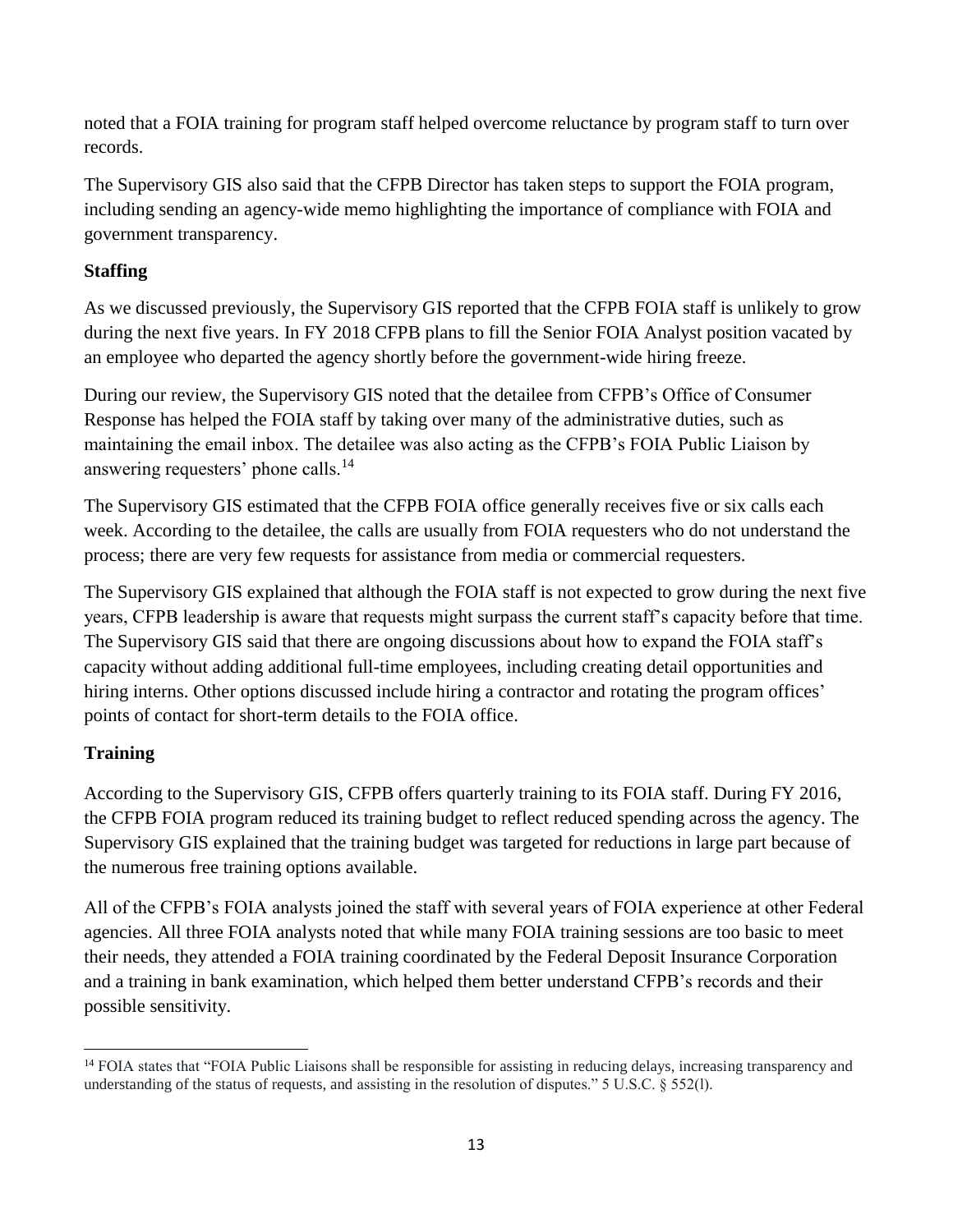#### **Recommendations**

#### Recommendation 1

We recommend that the CFPB Director and other agency leaders continue to visibly support the FOIA program, highlighting the importance of compliance, the professionalism and expertise of the CFPB FOIA staff, and the vital importance of cooperation between staff in the FOIA office and in program offices.

#### Recommendation 2

We recommend that the Supervisory GIS continue to discuss with leadership the need for additional FOIA assistance as the caseload grows. Short-term details to the FOIA office of program points of contact would not only assist with keeping the workload at a manageable level, but could be particularly useful to increasing agency-wide understanding of FOIA and its processes.

# **Finding 2: Investments in Technology to Improve Processes**

*The CFPB FOIA Program has strong technical support and access to tools that improve the program's efficiency. We recommend that CFPB comply with Department of Justice guidance which encourages agencies to add a FOIA metadata tag to all released records posted online.*

#### **Technology Investments**

CFPB is mostly paper-free, in large part because the agency is young compared to the rest of the Federal government. CFPB uses a proprietary FOIA processing and tracking system to manage its process. CFPB chose to purchase the system in part because CFPB's initial FOIA staff were familiar with the system's features, according to the Supervisory GIS. CFPB's initial investment in the technology included a pilot program to ensure that the system was compatible with CFPB's existing technology infrastructure and security requirements. When it made the original purchase, CFPB's initial contract with the vendor included an option to customize the system for an additional cost. The agency has not needed that option. CFPB pays annual operations and maintenance costs.

CFPB FOIA analysts use the system's processing tools to review and redact responsive records for most FOIA requests. The system does slow down significantly, however, if a particularly large volume of records are uploaded. To avoid delays, CFPB analysts use another commercially available processing tool to redact records if there are more than 20,000 pages of records. When records are redacted using this system, it allows the FOIA analyst to avoid manually entering information about the exemptions used and instead exemption information is automatically generated.

In addition to the FOIA case management and processing tool, CFPB FOIA staff has access to two electronic discovery, or e-discovery, tools. Developed to assist with discovery requests in civil or criminal litigation, the tools allow users to identify duplicate records and to conduct searches using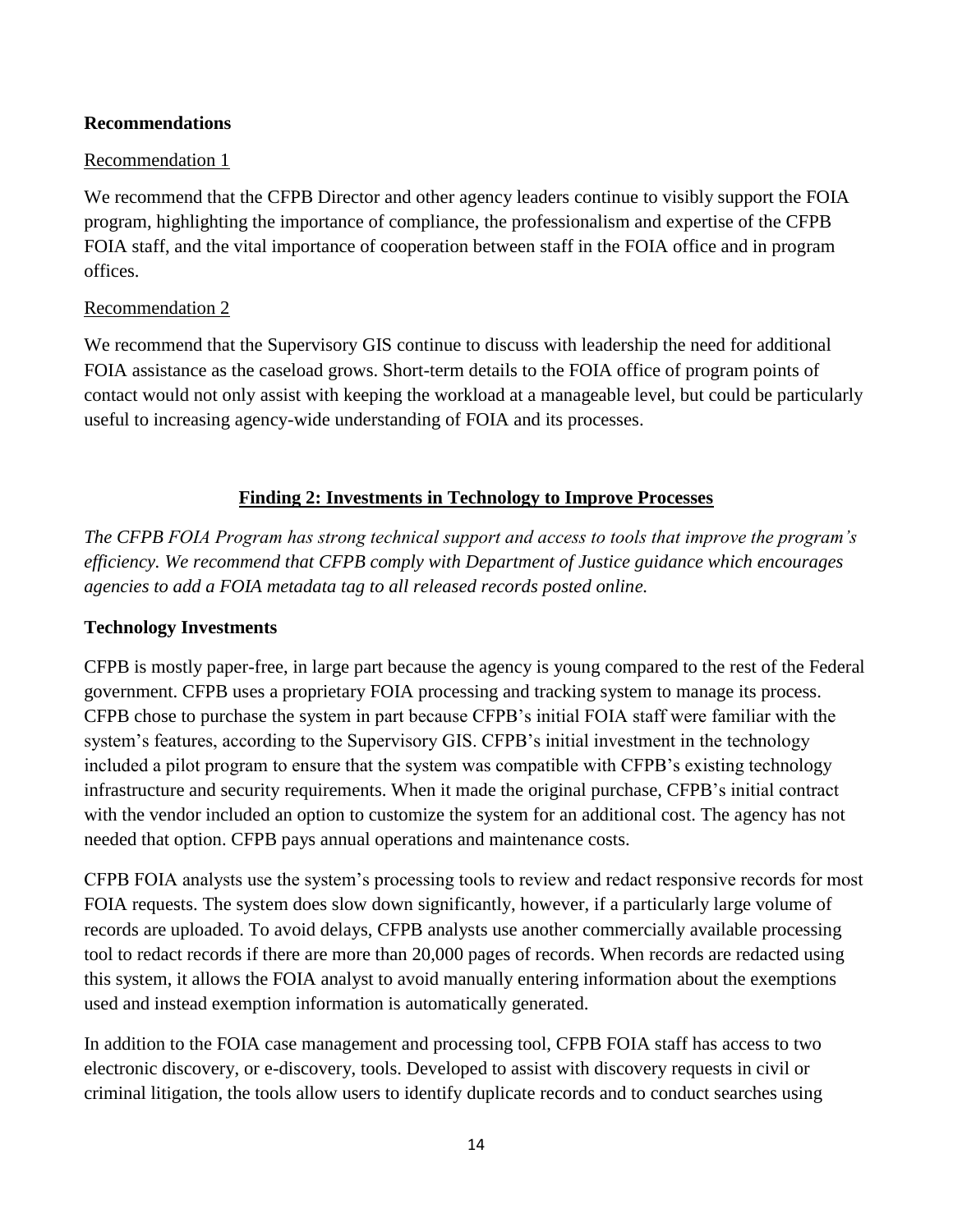multiple keywords and specific timeframes. The CFPB FOIA analysts informed us that they frequently use these tools to search for records if the request involves email or a particularly large number of records. CFPB's FOIA analysts also said that these tools are particularly helpful for negotiating the scope of a request; the FOIA analyst can try different keywords and timeframes while on the phone with a requester, allowing them to discuss the time it would take to review records and any possible fees involved with the request. The cost of these tools, which both include an initial purchase of about \$2 million and recurring annual fees of around \$1 million, come out of the agency's T&I budget.

# **Tech Support**

 $\overline{\phantom{a}}$ 

T&I supports the CFPB FOIA office in a number of ways. In addition to giving the FOIA office access to technological tools, T&I also assists the FOIA office by searching for and pulling email records that need to be reviewed in response to a FOIA request. T&I also assists the FOIA office by installing any updates to the FOIA processing and tracking system, and updating the FOIA web pages.

# **Posting Released Records**

CFPB made its online reading room of records released under FOIA available in July 2016, according to the Supervisory GIS. The reading room includes copies of CFPB's annual FOIA reports, FOIA logs, and frequently requested records that have been requested three or more times.

CFPB generally requires that any changes to an agency webpage go through a concurrence process in which other offices within the agency can review and sign-off on proposed changes before they go into effect. The agency has agreed to waive the concurrence process to allow the FOIA program to add material to the online reading room, however, according to the Supervisory GIS.

If records do not meet the accessibility requirements of Section 508 of the Rehabilitation Act, CITE, which requires that all information that is posted to government websites is accessible to individuals with disabilities, the FOIA staff is responsible for remediating the records to make them 508 compliant.

Based on our review of a sample of the most recently posted records on CFPB's online reading room, we found that the records had little or no metadata. Metadata, including keywords, improve the capability of search engines to find records of interest. None of the records we reviewed at the time of our review included the FOIA metadata tag suggested by DOJ.<sup>15</sup> CFPB has since updated the records in the online reading room with the FOIA metadata tag. CFPB also notes that users could locate the documents using a key-word search in an online search engine.

<sup>&</sup>lt;sup>15</sup> "Using Metadata in FOIA Documents Posted Online to Lay the Foundation for Building a Government-Wide FOIA Library," last modified July 16, 2015,<http://www.justice.gov/oip/blog/foia-guidance-11>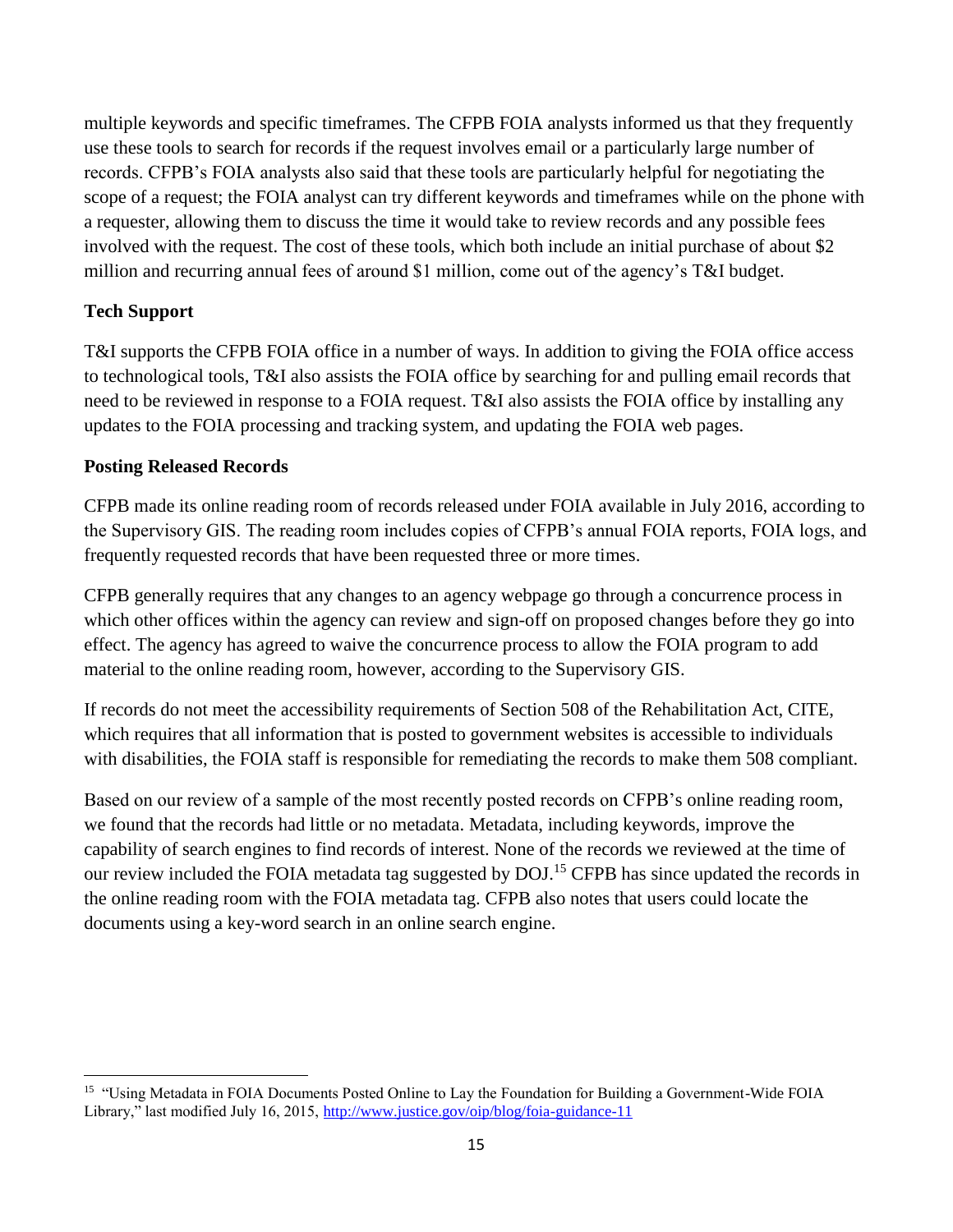#### **Recommendations**

Recommendation 3: We recommend that CFPB puts a process in place to ensure a a FOIA metadata tag is included for all records released under the FOIA and added to the CFPB reading room, in line with DOJ guidance.

# **Finding 3: Customer Service**

*CFPB's FOIA staff communicates well to negotiate with requesters. We noted, however, that the percentage of appeals remanded in part or in whole have increased each fiscal year, and that CFPB "Glomar" responses did not cite an exemption, even after the appeal authority had directed the FOIA program to do so several times. We recommend that CFPB formalize a feedback loop to ensure that requests are properly processed at the initial request stage.*

# **Communication with Requesters and Plain Language**

During our review of CFPB case files, we noted that CFPB's FOIA analysts proactively contacted the requester to discuss the request about one-third of the time (65 of 192 cases). CFPB's FOIA analysts both called and emailed requesters to ask for clarification on the topic of the request, or to discuss the scope of the request.

CFPB uses template letters to correspond with requesters. We noted during our review that the FOIA analysts will customize the templates to ensure that any discussion that occurred with the requester regarding the scope of the request is memorialized in the response. The final response letter also includes a basic description of any of the exemptions that are used to withhold information.

# **Timeliness of Responses and Still Interested Letters**

As we previously noted, CFPB has a relatively small backlog. Each year between FY 2011 and FY 2016, CFPB reported that its average response time for simple requests (which account for most of the FOIA program's workload), is around 10 working days—ranging from 11 days in FY 2011 to 8.36 days in FY 2013. CFPB's average response time for complex requests ranged from a high of 48.5 working days in FY 2012 to a low of 22.5 working days in FY 2014. The oldest pending request CFPB reported in its annual reports was 124 days old (FY 2012 Annual Report).

Our sample did not contain any examples of any correspondence to requesters which contained an inquiry as to whether the requester was still interested in having the request processed.

# **Streamlined Submitter Notice Process**

CFPB's Chief Operations Officer—who formerly served as the agency's Supervisory GIS—informed us that the agency's policy requires all vendors to submit proposed FOIA redactions to contracts when the agency and the vendor enter into an agreement. He explained that this process can help the FOIA office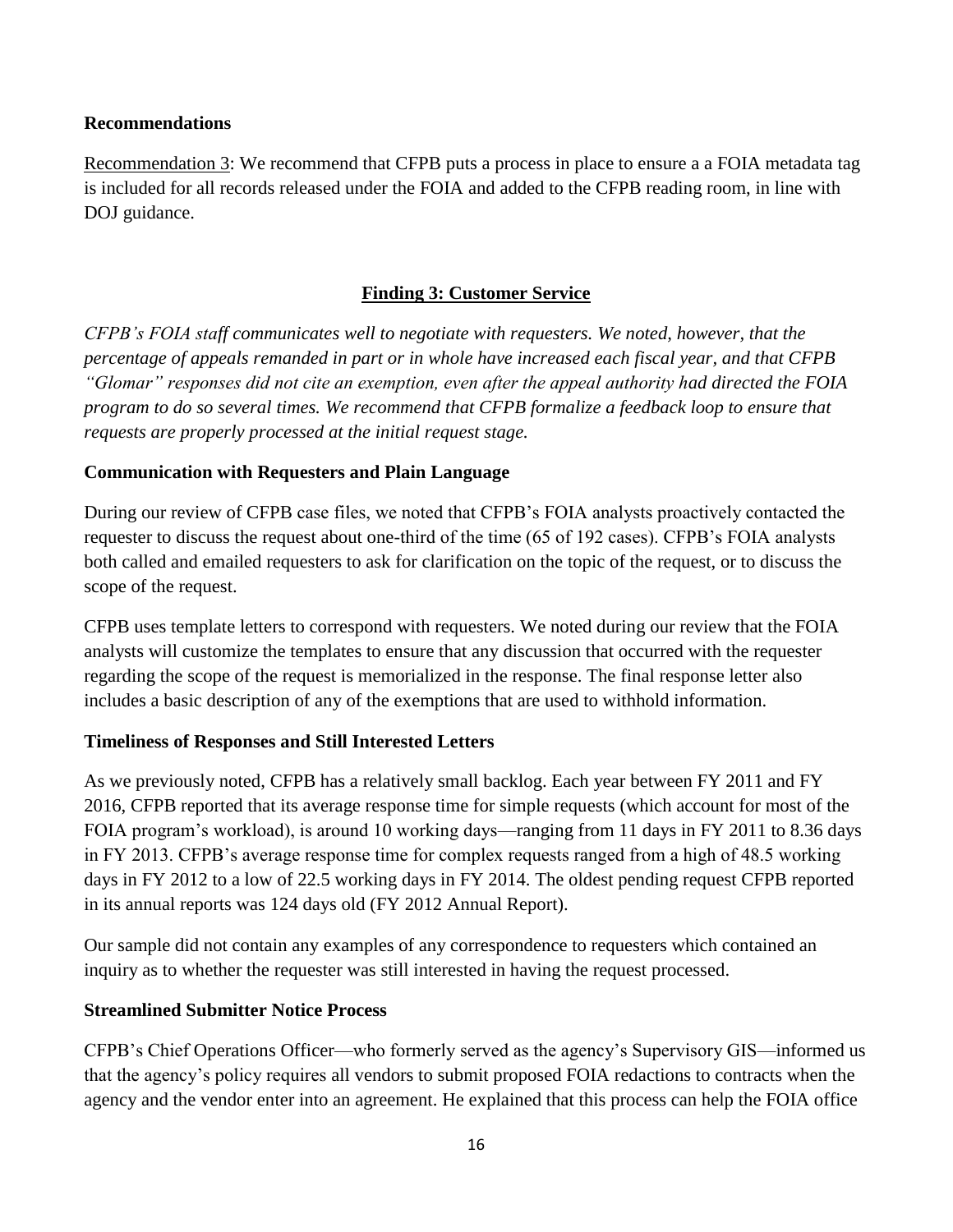more quickly respond to requests for contracts because the FOIA analyst does not have to wait for the vendor to inform the agency if it objects to the release of any information in response to a request.

# **Remanded Appeals**

As discussed previously, the Legal Division reviews administrative appeals exclusively. Between FY 2012 and FY 2016, the number of appeals processed by CFPB grew by about 367 percent—from 12 appeals in FY 2012 to 56 appeals in FY 2016.

We noted that an average of about 10 percent of requests CFPB processed between FY 2012 and FY 2015 were appealed by requesters. An average of 2 percent of requests processed government-wide between FY 2012 and FY 2015 were appealed.<sup>16</sup> However, there are agencies that receive a proportionally higher number of requests overall and a lower number of appeals overall: for example, in FY 2016, CFPB received the  $36<sup>th</sup>$  largest number of initial requests and the  $25<sup>th</sup>$  largest number of appeals in the Federal government.



Figure 10, CFPB Appeals<sup>17</sup>

The percentage of appeals remanded in part or in whole for additional processing by the FOIA office increased each year between FY 2012 and FY 2016. In FY 2016, CFPB remanded 43 percent of appeals

 $\overline{a}$ <sup>16</sup> Data compiled from information contained in "Summary of Annual FOIA Reports for Fiscal Year 2016," accessed May 18, 2017, [https://www.justice.gov/oip/reports/fy\\_2016\\_annual\\_report\\_summary.pdf/download.](https://www.justice.gov/oip/reports/fy_2016_annual_report_summary.pdf/download)

<sup>&</sup>lt;sup>17</sup> Report on DOT Requests; Report on CFPB Requests.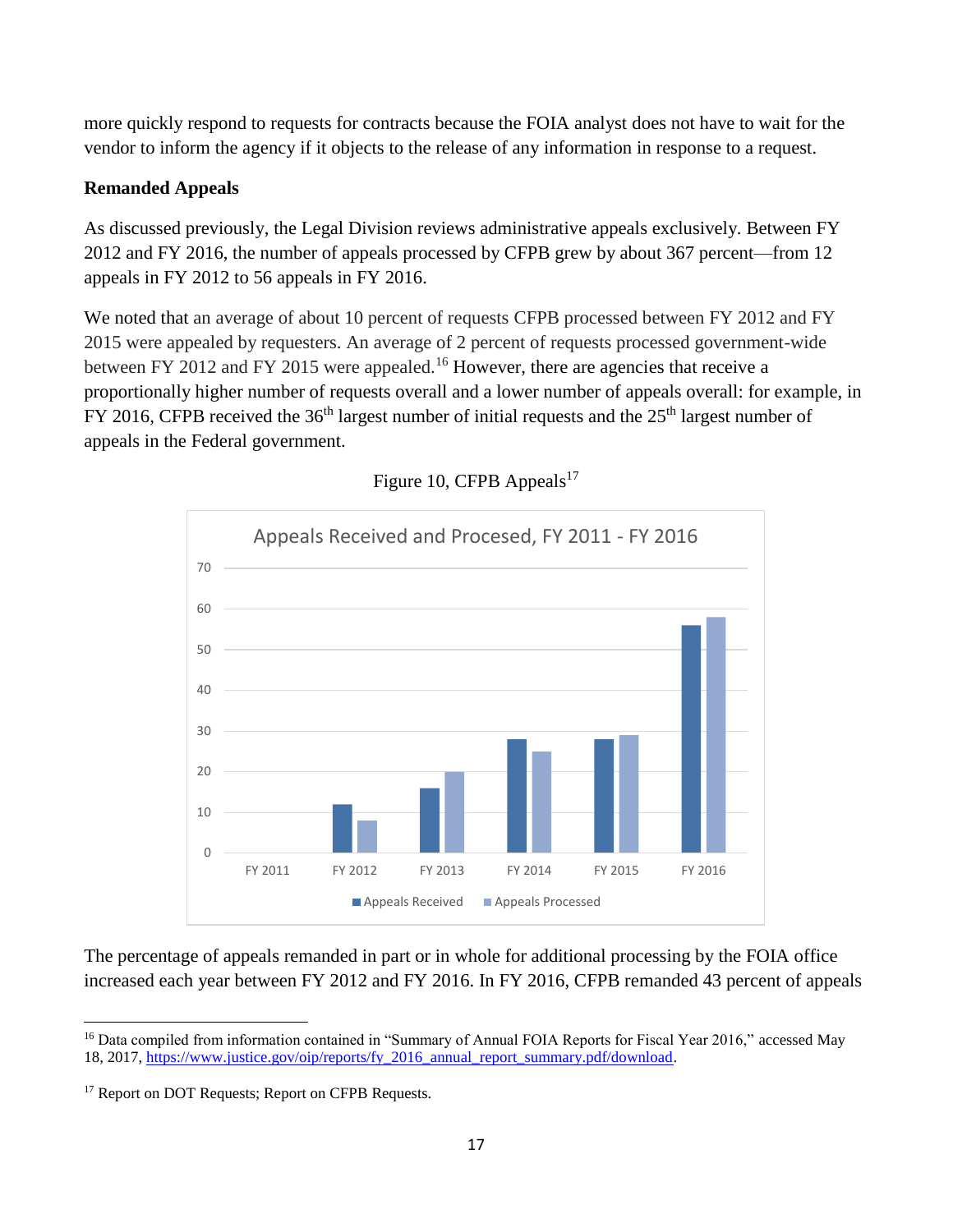in part or in whole: of those, about 28 percent were partially remanded and almost 16 percent were remanded in full. The Supervisory GIS informed us that during weekly staff meetings, FOIA staff members discuss the reasons why an appeal was remanded for further processing.

During our observation of CFPB's case files, we noted that CFPB did not update its practices regarding the use of the "Glomar" response after receiving guidance from the Legal Division. When an agency responds to a FOIA request by neither confirming nor denying the existence of responsive records, it is known as a Glomar response. A Glomar response is proper when to admit that records even exist would reveal the very fact that an agency needs to withhold that information under FOIA.<sup>18</sup> We noted that in 12 of its Glomar responses, CFPB did not cite an exemption; we observed that this practice continued even after the Legal Division directed the FOIA unit to cite an exemption in response to a requester's appeal.

# **Recommendations**

Recommendation 4: We recommend that the CFPB establish a feedback loop that runs from the Legal Division to the FOIA analysts to ensure that requests are properly processed at the initial request stage, reducing the number of appeals on issues previously remanded for additional processing.

 $\overline{a}$ <sup>18</sup> See *Phillippi v. CIA*, 655 F.2d 1325 (D.C. Cir. 1981).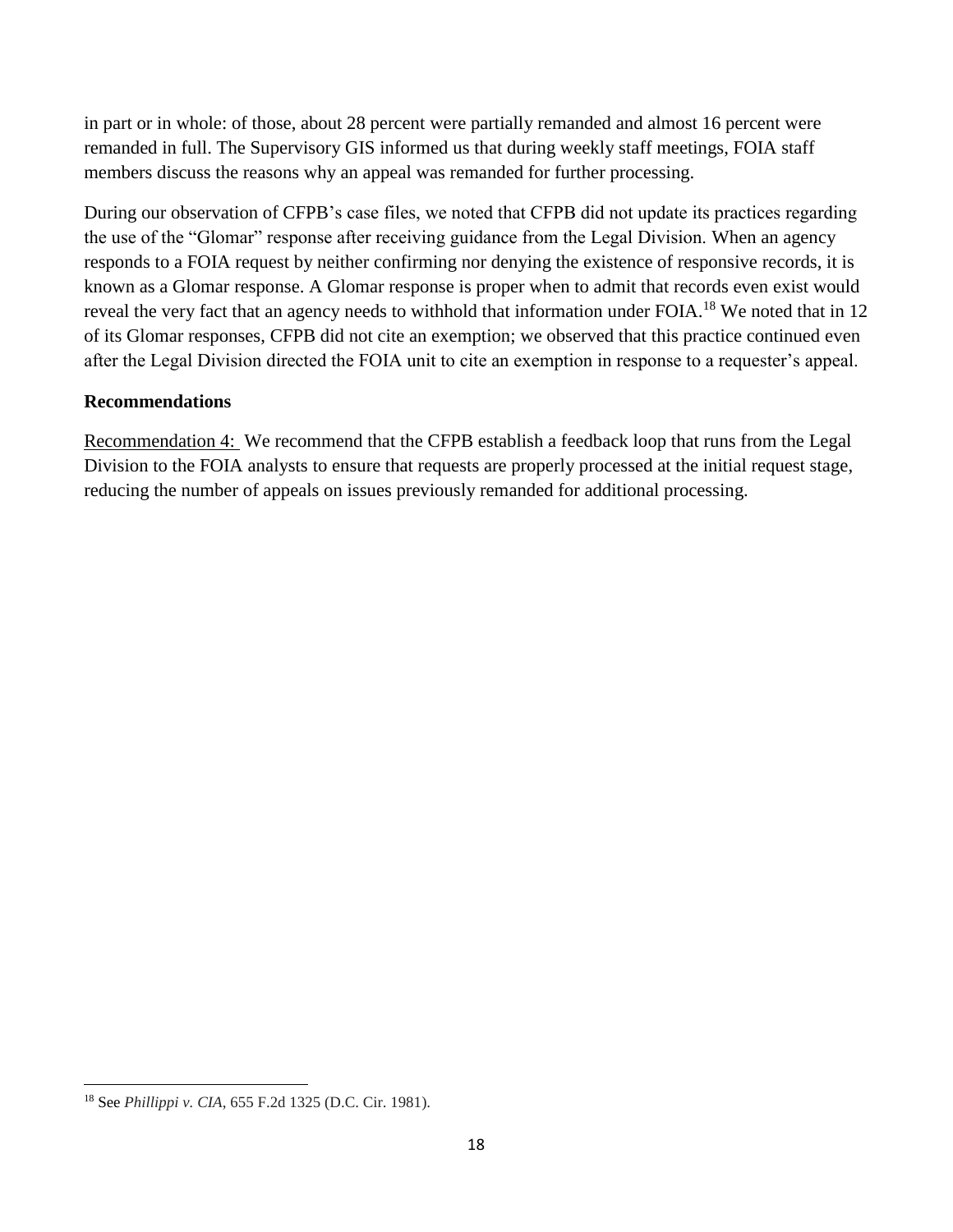#### **Checklist of OGIS Recommendations for CFPB'S FOIA Program Management**

#### **Management**

- $\Box$  Continue to engage high-level CFPB officials and highlight the importance of compliance with FOIA and a high degree of cooperation between staff in the FOIA office and the program offices.
- $\Box$  Keep CFPB leadership apprised of the need for any additional FOIA assistance to keep up with growing workload.

#### **Technology**

 $\Box$  Comply with Department of Justice guidance encouraging agencies to use a FOIA metadata tag for all posted records released under FOIA.

#### **Communication**

 $\Box$  Create a formal feedback loop to ensure requests are properly processed at the initial request stage and to reduce the number of appeals remanded for further processing.